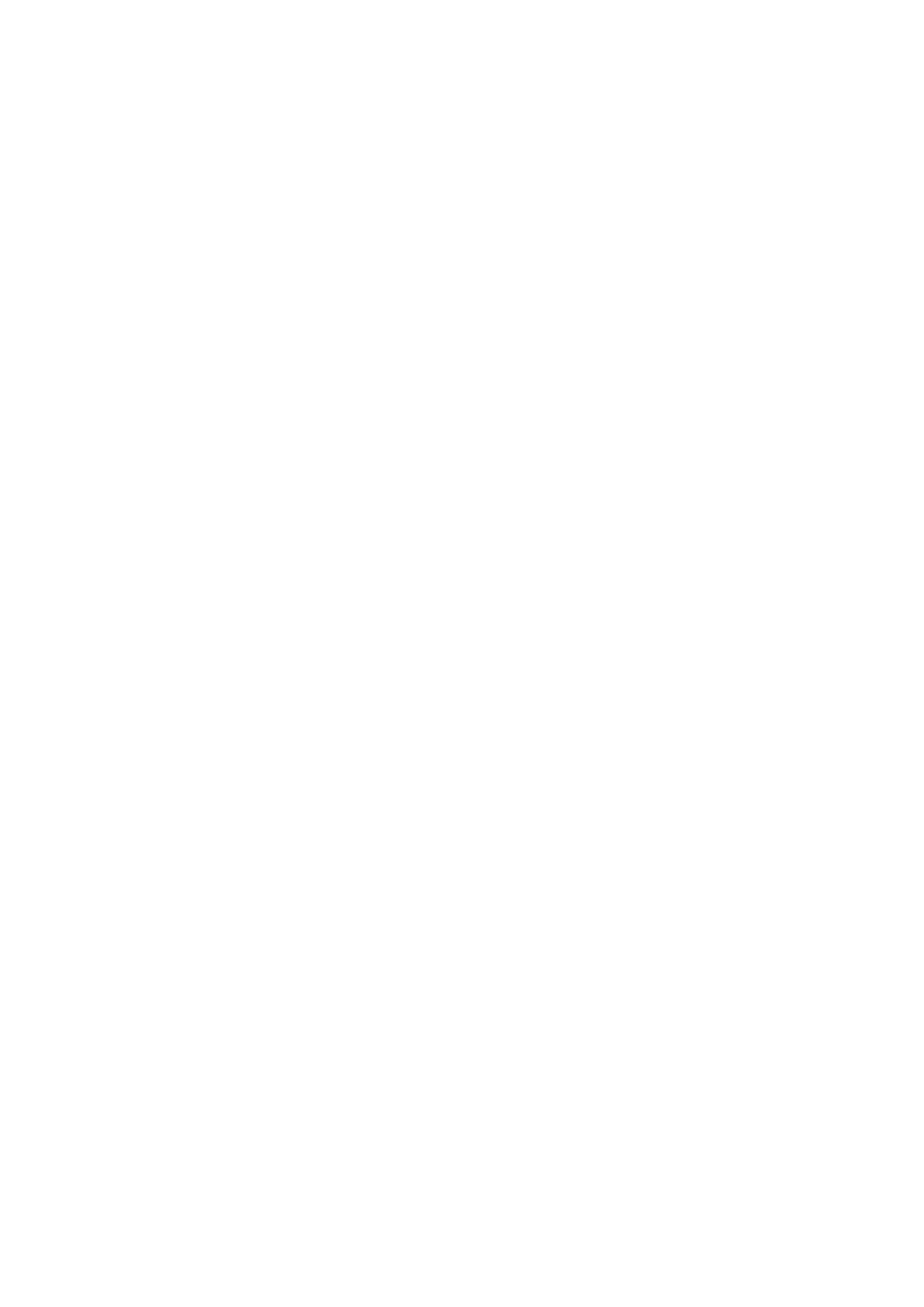#### Introduction

The Creating Shared Value Global Forum 2014 was a unique day-long event that brought together more than 200 leading development and business experts from around the world to stimulate thinking about the increasingly important role of business in helping to address major socio-economic challenges such as population growth, food security, malnutrition and obesity, all in the context of limited natural resources and climate change.

Co-organised by the United Nations Conference on Trade and Development (UNCTAD) and Nestlé, the event's goal was to engage panellists and participants in a thoughtful discussion on how governments worldwide can work together with civil society and the private sector to accelerate sustainable development, and what these partnerships could look like.

The event more than delivered on this goal, with participants from across the world sharing their views and experiences in person and online. Nestlé provided a powerful example for building such collaboration by sharing its own experiences of its Creating Shared Value business model.

Together, all those present at the Nestlé Research Center in Lausanne and watching around the world via the live webcast explored ideas that could leverage the capacity of business for both long-term economic development and corporate profitability and which potentially could stimulate real action.



216 participants

**4621** webcast viewers **5948** comments on Twitter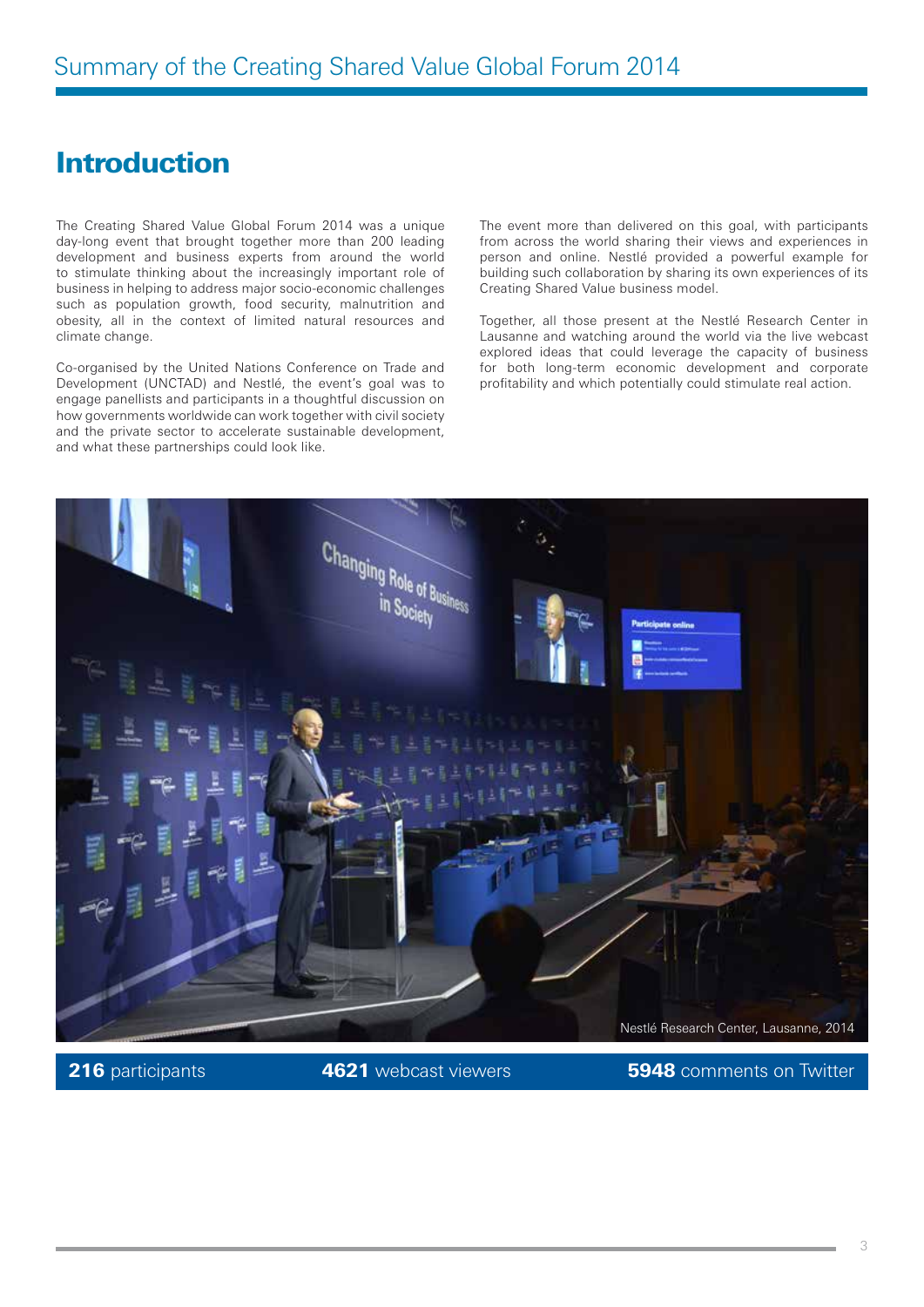## SESSION ONE: Creating Shared Value: Changing Role of Business

Paul Bulcke, Chief Executive Officer, Nestlé S.A. **Mark Kramer**, Senior Fellow, CSR Initiative, Harvard Kennedy School of Government Rolf Soiron, Chairman, Lonza **Dominique Turpin**, President, International Institute for Management Development (IMD) Arancha González, Executive Director, International Trade Centre (ITC)

In this particularly thought-provoking session, many questions were raised as to what the role of business in society could be, if and how this was different from the way companies act today and what challenges stand in the way.

There was a general consensus that adopting a Creating Shared Value (CSV) approach offers as many business opportunities as it does chances to help improve the quality of life and prosperity of communities.

Arancha Gonzalez said that "Creating Shared Value means opportunity. It gives organizations the ability to do business and do good at the same time". She called for a convergence across all organizations about what standards should be applied to Creating Shared Value.

Mark Kramer agreed, saying "Creating Shared Value opens new opportunities to take social issues into account and can even be a basis for improved competitiveness". He highlighted the number of new companies that have started up specifically to address social problems. "Creating Shared Value can be adopted by small companies, though the advantage of global business is that they have the scale to make a difference overnight".

On the question of how to communicate this, Dominique Turpin felt that consumers do not yet understand Creating Shared Value asserting that "this is where the battle will be". He pointed out that while strategy is easy, execution is difficult and talked about the need for companies to ensure consistency between what they claim and what actually happens.

Rolf Soiron's view was that business leaders needed to do more to show consumers that they really care. "The real purpose of business is to create shared value. Success is linked to responsibility to a large extent – as business leaders we have not always delivered what the public expects from us." He also felt that this could change if managers and leaders were educated to better integrate their companies in the social aspects of doing business.

Paul Bulcke explained that, for him, business has always been a positive force in society. He stated that currently, short-termism has the upper hand, but challenged business leaders to go back to basics and re-establish their connection with people and the environment. "Creating Shared Value is a fundamental way of going back to basics." He also highlighted that Creating Shared Value is based on strong values and respect: "This is why it feels so forceful. Respect allows business to see their operations from all angles. Let's not forget that we are all living these principles together."

During the Q&A session, many participants gave further validity to the concept of Creating Shared Value. Sir Mark Moody-Stewart, Chairman, Foundation for the UN Global Compact, explained that many companies would like to be listed further up the Dow Jones Sustainability Index, and saw Creating Shared Value as a way to achieve this.

One of the participants asked if Creating Shared Value could be used in fragile states. Paul Bulcke responded by giving examples of how Nestlé has achieved this and said: "If companies can live up to their principles, despite a negative environment, this can bring more stability to a country." He added that the safety of employees has to be the principal consideration.

Former UNICEF Executive Director Ann M. Veneman shared her view that Creating Shared Value could be an opportunity for all sectors to come together to support communities in need of help on a more sustained basis.

Paul Bulcke concluded that business has to start speaking about conviction and not convenience. "We have to stand up for who we are."

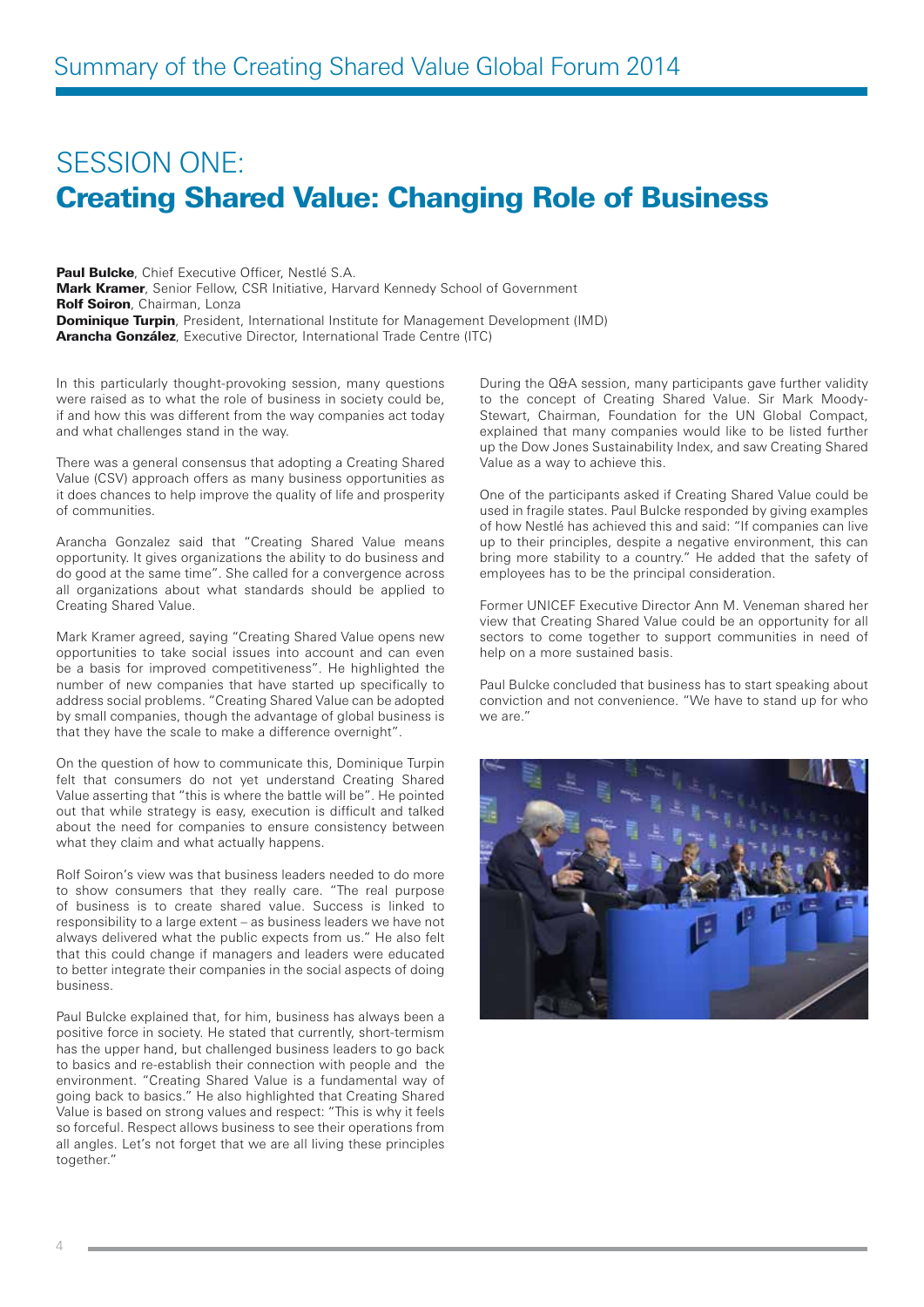# **SESSION TWO:** Nutrition and Health: From Individual Wellbeing to a Healthier Society

Stefan Catsicas, Executive Vice President, Chief Technology Officer, Nestlé S.A. Robert Black, Chairman, Department of International Health, Johns Hopkins University, Bloomberg School of Public Health Lisa Guillermin Gable, President, Healthy Weight Commitment Foundation **Prabhu Pingali**, Professor & Director, Tata-Cornell Agriculture & Nutrition Initiative Zulfiqar A. Bhutta, Chair, Hospital for Sick Children Toronto; Founding Director, Center of Excellence in Women and Child Health, the Aga Khan University

Throughout this session, the expert panel and voices from the floor all echoed the same message; that moving to a healthier society requires collaboration between all sectors.

Robert Black set the scene by talking about global nutrition challenges such as the prevalence of stunting, the complexity of under-nutrition and the growing problem of obesity. "These conditions affect all countries with major implications on non-communicable deceases and the cost of health care and economic development. We need to think, both in the private and public sector, about how we can reach the populations most in need." He later called for more focus on nutrition in the first two years of life and childhood: "The availability of quality food for children is a particularly important area for industry and the public sector to address."

Zulfiqar Bhutta also spoke about the importance of early nutrition. He stressed that in many countries adolescent girls are a nutritional blind spot as it is part of the larger problem of girls' empowerment and education, even their human rights. He concluded that to be effective, "nutrition-specific interventions need to be coupled with nutrition-sensitive interventions."

Bhutta saw a significant role for industry in helping tackle many global nutrition problems in partnership with governments, academia and civil society, highlighting that much of global progress related to nutrition, such as fortification, has come through corporations. Lisa Guillermin Gable agreed that industry has an important role in improving public nutrition: "The market has come up with some creative solutions to bringing consumers healthier products." She also saw collaboration on some of the larger issues of communication, technology and research as a way to collectively jump forward in terms of solving the biggest public health issues.

Speaking from an industry perspective, Stefan Catsicas talked about the challenges in making healthier and fortified food options taste good stating that this is where the talent and skill of food companies such as Nestlé could contribute to a healthier society. "When it comes to areas with dense populations, I don't see any way, other than science-based processed food, to bring diversity to people's diets."

The need for better diversification was also discussed by Prabhu Pingali. He believes that rural development could play a role in improving urban nutrition if smallholders were brought into the value chain. This would help tackle the issue of urban diets being "dominated by supermarket systems that focus on a few staples, processed and convenience foods."

Commenting from the floor, Ahsan Iqbal, Federal Minister for Planning and Development and Deputy Chairman of the Planning Commission of Pakistan saw education and public awareness as a key area for public-private partnerships. "If we can borrow the communication expertise of the private sector, public sector awareness campaigns could be done much more effectively." Prabhu Pingali pointed to the challenge of scaling-up awareness campaigns; moving them from a focus on the individual to messages that reach out to the wider domain calling it "one of the greatest challenges we've got."

While he stressed that industry is already collaborating with other sectors, particularly in terms of finding science-based solutions to nutritional issues, Stefan Catsicas agreed that collaboration on education is important. He saw this as a way to bring strength, clarity and validity to the messages around good nutrition. "Finding the right channels to educate people would be one of my personal goals."

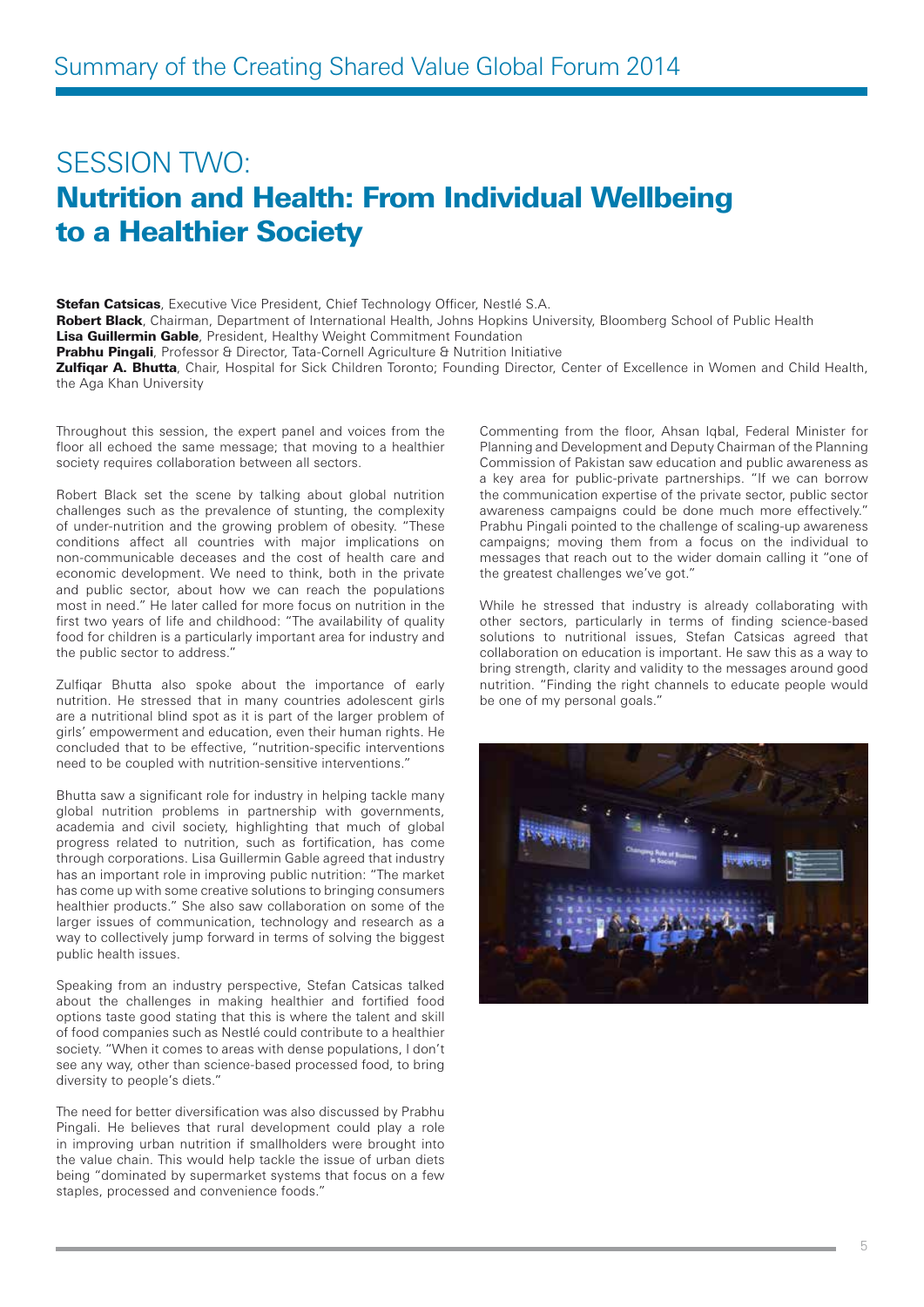### SESSION THREE: Sustainable Agriculture and Supply Chains: How to Meet Twice the Demand with Finite Resources by 2030?

Puvan J. Selvanathan, Head of Food & Agriculture, UN Global Compact Ruth Oniang'o, Professor in Agriculture; Founder & Executive Director, Rural Outreach Program, Kenya José Lopez, Executive Vice President, Operations, Nestlé S.A. John Elkington, Co-Founder & Executive Chairman, Volans Ventures Ltd; Co-Founder & Non-Executive Director, SustainAbility Ltd

Puvan Selvanathan opened the session by explaining how the UN Global Compact's Food and Agriculture Business Principles brings together all the issues being faced in terms of sustainably feeding the world's growing populations and was adding consistency in the way these issues are discussed and addressed across all sectors globally.

"What is interesting is that businesses are now talking about the same issues in the same way as the public sector. Business is really part of the game now." He went on to explain that when it comes to the issue of resources, it did not matter whether they came from business or from governments, but what mattered was that they have an impact.

"We have to recognise the scale of what is happening," said John Elkington, explaining that we don't always see the size of the issues around us. He sees rural populations playing a role in supporting the nutrition of urban populations, but stressed that they need training to be able to do this effectively. While companies are already playing a role in this, he stressed the need for governments to be involved.

On the subject of food waste, Elkington said he was surprised to find that supermarkets were wasting less than 1% of all the food wasted in the UK whereas consumers wasted 30-40% of some products. The moderator pointed out that it's not just the food that is being wasted, but all the materials and resources that go into producing it.

Ruth Oniang'o explained that Sub-Saharan Africa is still lagging far behind the rest of the world. "Here, it's not just a question of food, but a question of transforming rural communities," she said. "There are still many opportunities." She sees agriculture as a useful starting point. "Companies like Nestlé go where no one else goes. By helping smallholders, they can transform whole villages." She went on to say that, "Business cannot operate in a vacuum where policy does not exist."

Jose Lopez talked about Nestlé's work with smallholders and the importance of demonstrating the impact that improvements can make. He highlighted that there is a lot of waste throughout the food value chain – but this could be addressed and improvements in this area should be seen as an opportunity to sustainably feed more people. "We have the obligation to show that it can happen, that we have the knowledge, the technology and the will to make it happen and we have to discuss who needs to be involved in helping scale up what works and scale down waste in the value chain."

Speaking from the floor, Ahsan Iqbal, member of the National Assembly of Pakistan and Federal Minister for Planning and Development and Deputy Chairman of the Planning Commission of Pakistan said that "The real challenge in rural areas is the productivity gap," and felt that companies could play a role in helping to bridge this gap. He also saw business playing a valuable role in helping to get energy to rural communities.

Ajay Vashee, who was most recently President of the International Federation of Agricultural Producers (IFAP), said: "I think public policy intervention is crucial. It can be used as a catalyst to help small farmers access new technologies." On the subject of keeping farmers on the land, he had one simple answer: "Farming has to be profitable."

As the session drew to a close, several panellists talked about the need to shake things up and look at the issues from new perspectives. José Lopez was encouraged by the way the UN has started working with business: "Never before have we seen so much convergence or agreement between sectors that the outcome has to be shared." The moderator concluded: "I think we need to be a little bit impatient to make sure everything we have discussed does come together."

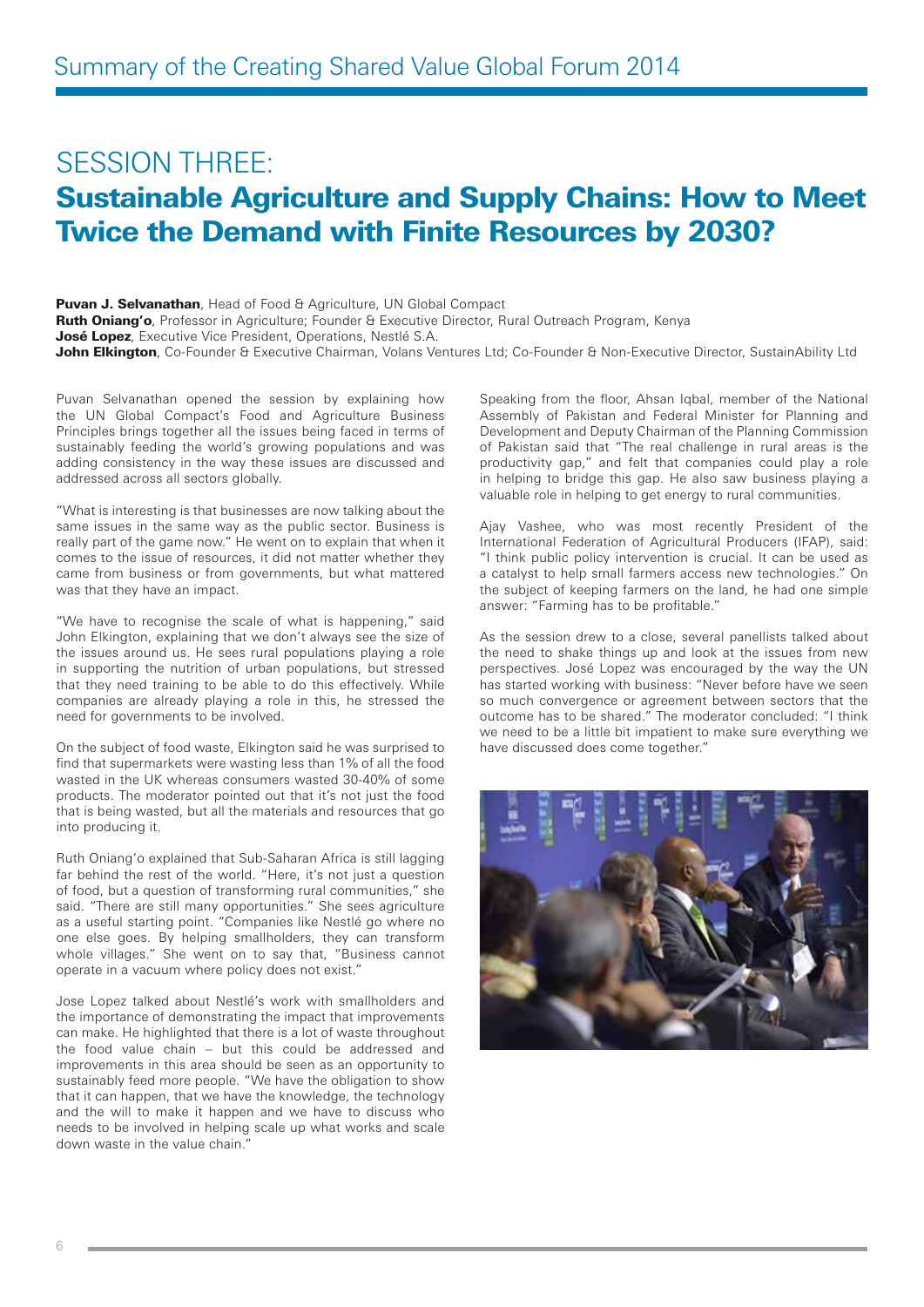### SESSION FOUR Water Scarcity: Can We Solve It?

Peter Brabeck-Letmathe, Chairman, Nestlé S.A. Elhadj As Sy, Secretary-General, International Federation of Red Cross and Red Crescent Societies (IFRC) Alexander Zehnder, Chairman, Triple Z Ltd Margaret Catley-Carlson, Patron, Global Water Partnership (GWP)

"Water is a source of life," said As Sy as he kicked off the discussion. He stressed that water is not infinite and that it has a cost and called for more talk about the governance of water resources as this requires choices to be made. "Above all we have to make sure that water is accessible, safe and affordable."

Margaret Catley-Carlson said that taboos are holding us back from better water resource management, such as the stigma around the reuse of water. She also felt that governments are held back by the myth that people won't pay for water services, using the examples of China, South Africa and Morocco to dispel this myth. "Let's start studying success," she urged. "We spend far too long obsessing over failure."

"Water is emotional," stated Alexander Zehnder. "You can't approach the subject of water intelligently – that goes wrong. Wherever you go, water not only has value, but values and this makes it complicated to find a solution." Because of this, he explained that water needs to be treated differently and with absolutely transparency.

Peter Brabeck-Letmathe emphasized that the discussion on water is not optional. "The reality is that even without climate change, we have no time to discuss water because the problem is already here, today. For people living in water-stressed areas, it's a daily matter of life or death." He called diseconomies of scale for rare resources where "the more you use, the higher the price". While this seems a simple solution, he agreed that emotion is the biggest obstacle to effective water policy. "But we will overcome this – because we have to."

As Sy saw a positive in the fact that "Emotion tends to drive us into action". He went on to agree that it would be useful to segment the discussion and separate the emotional from the non-emotional aspects of water. He highlighted that we were still far from the kind of good governance around the world which would ensure that everyone has equal access to safe water."

Margaret Catley-Carlson raised the need to talk about water as an economic good and to focus the context of water use by those with easy access to it. "We need to separate the acute needs of people living in abject poverty from the discussion or we won't reach the kind of water reforms that we need."

Peter Brabeck-Letmathe built on this by recognizing the human right to water, but seeing this as something that governments should take responsibility for. "When it comes to managing the other 98.5% of water use it's not a matter or privatization, it's a matter of being efficient." Zehnder agreed saying, "we need to create a new culture for the future by doing water management right.'

Both Catley-Carlson and Zehnder talked about the need to see wastewater as a resource and to manage it well. "If you put water into agriculture, it is gone for local communities. But giving it to industry first and it can be used cleaned and reused for agriculture and food afterwards."

By the end of the session it became clear that for all the issues around water today, we have solutions, as the Nestlé Chairman highlighted: "This is not an issue that we cannot solve. We can find solutions to the issues of water, food and energy security. That is why we are calling the UN for a single water-focused goal, within the post-2015 development agenda."

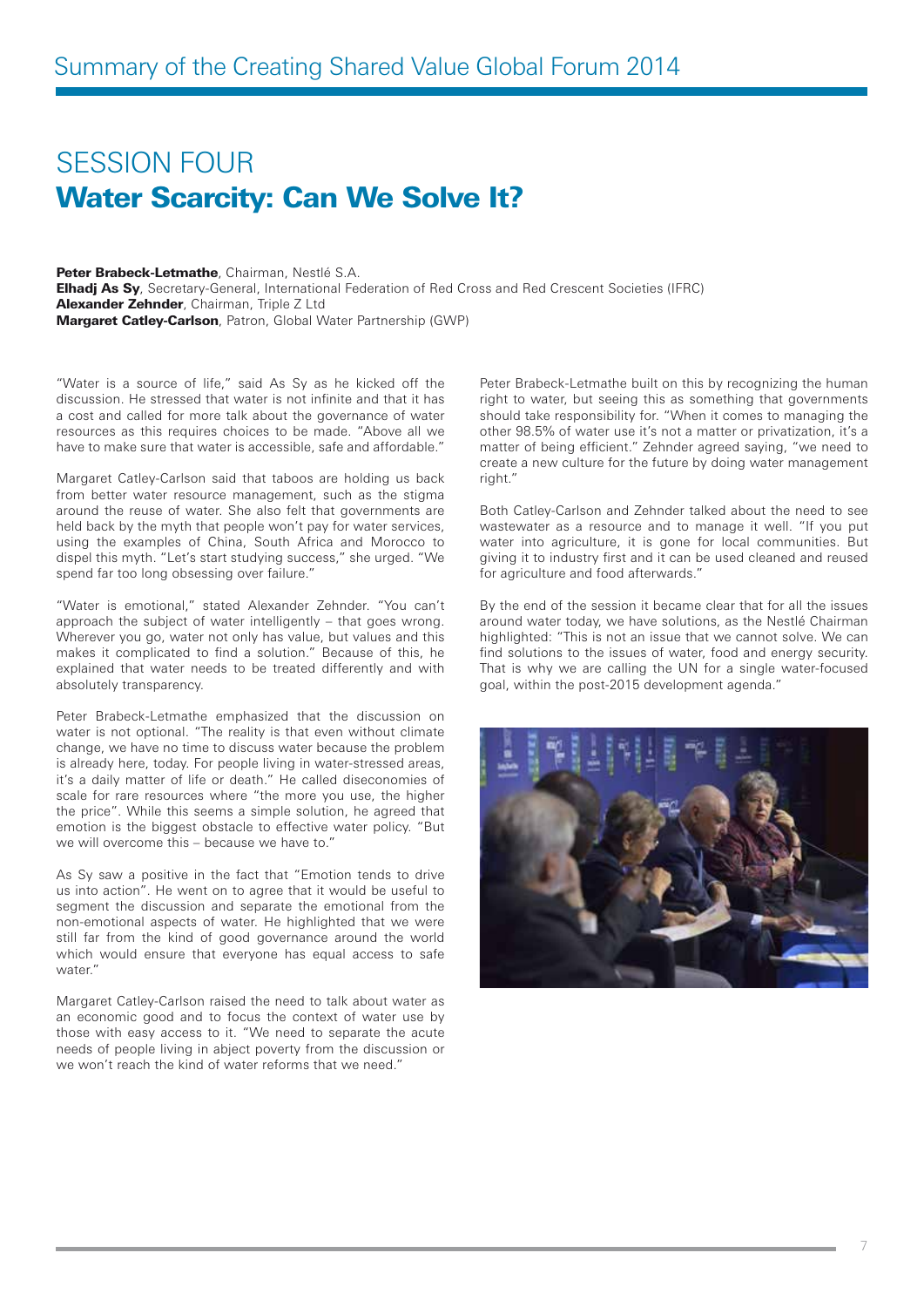#### Presidential Remarks

**Didier Burkhalter**, President of the Swiss Confederation

This water crisis is one of the biggest challenges of 21st century and the Swiss government is determined to find solutions and to act.

Switzerland may be blessed with plenty of quality fresh water, but it is not is not immune to global water challenges. Around 80% of our water footprint happens beyond its borders – often in regions where water resources are scarce.

Even if water problems are local, the water crisis has a global dimension. It is not just a threat, but also a threat multiplier with implications on food and energy security as well as political and social stability.

The water crisis is a global challenge that needs a global response. The behaviour of a single country cannot solve such a complex problem. This is why Switzerland has strongly advocated for a stand-alone goal on water in the very important post-2015 development agenda.

One of the main advantages of such a goal is that it will foster progress towards the implementation of the human right to water and sanitation. The human right to water also imposes obligations on States to progressively eliminate inequalities in access to water.

Another benefit of the goal is that it will foster better and more effective water governance. Cooperation across boundaries must be included in the goal to avoid water wars, as the need for water sharing can also generate collaboration.

The public and private sector have a shared responsibility for ensuring a water-secure world for everyone.

Business as usual is not an option. The cost of inaction is disproportionately higher than the cost of action and the longer the world waits, the more expensive it will get.

Caring together about water today is the best and cheapest way of guaranteeing clean water for the future.

Governments, citizens and the private sector can all contribute to a water-secure world for everyone. It needs to be done now.

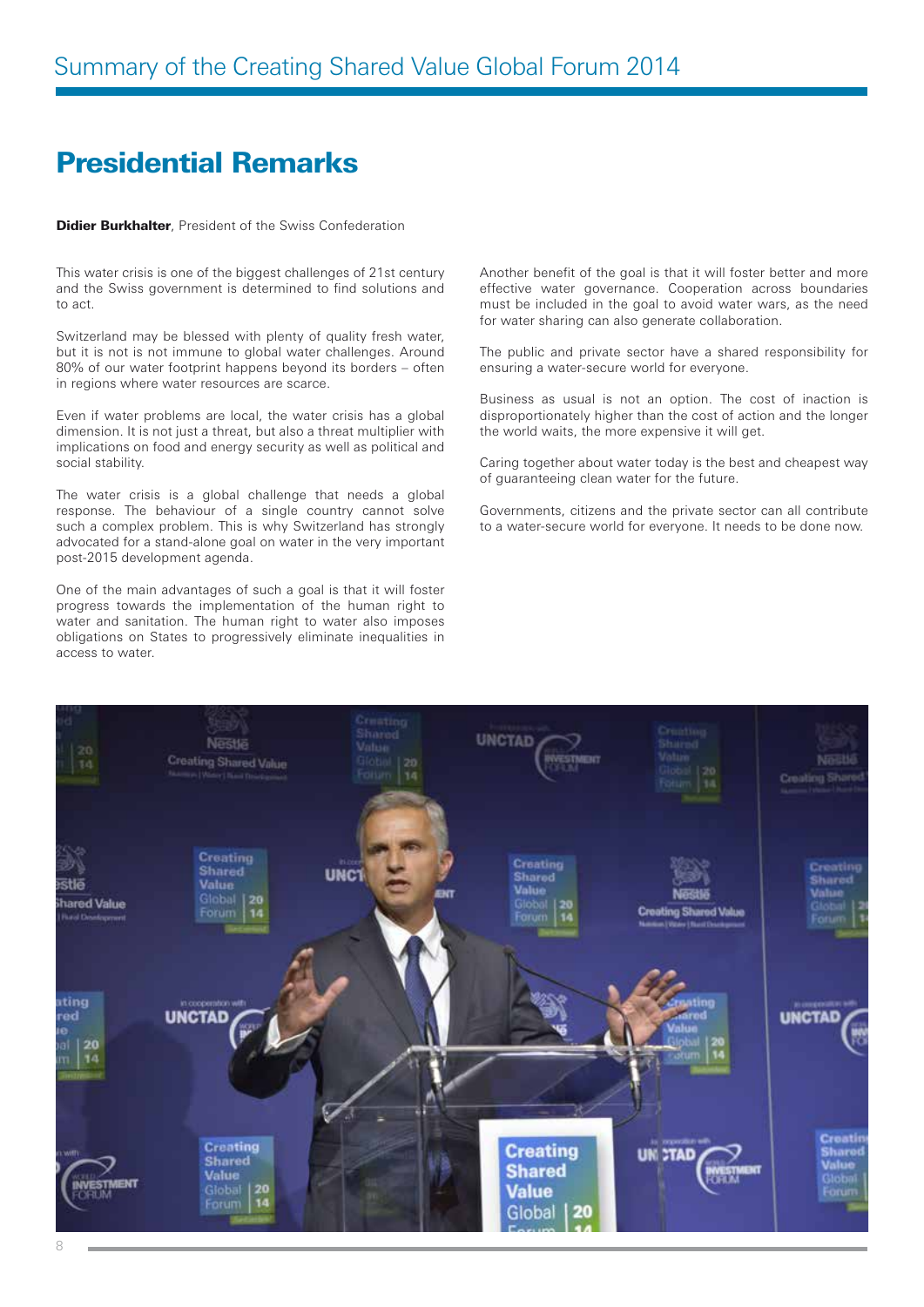# Closing Remarks

"The fact that we have been talking about how to raise ambition on Creating Shared Value sets the stage very well. We want to build on this momentum."

Mukhisa Kituyi, Secretary-General, UNCTAD

"Creating Shared Value is something that should wake up an awareness of the fundamental role of economic activity and society. Creating Shared Value is not philanthropy, but about creating positive environments in the long-term" Paul Bulcke, CEO, Nestlé

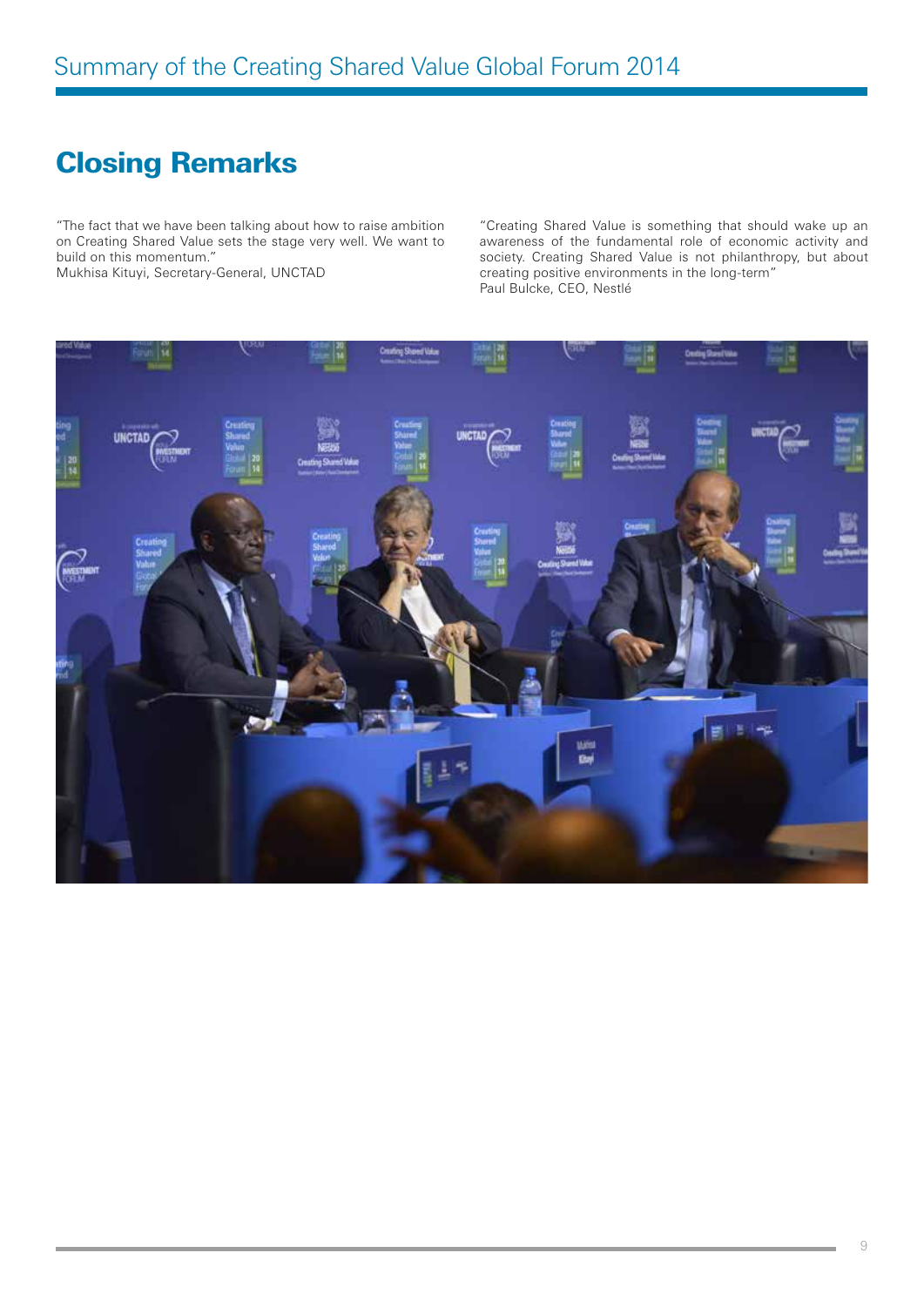#### Nestlé renews partnership with the International Federation of Red Cross and Red Crescent Societies

During the Forum, Nestlé renewed its long-standing collaboration between the International Federation of Red Cross and Red Crescent Societies (IFRC), committing to contribute CHF 5 million over five years to the organisation.

Nestlé was the IFRC's first corporate partner in 2002. And since 2006, the IFRC and Nestlé have been working together with a particular focus on improving rural communities' access to water. Through this collaboration, to date, 100,000 people in Côte d'Ivoire's cocoa farming communities now have access to clean drinking water and sanitation facilities.

Nestlé said it will expand the water access and hygiene project to neighbouring Ghana as well as continue to sponsor the production of the IFRC's annual World Disasters Report. Paul Bulcke said that both organisations had benefited from each other's expertise.

"We have moved from a purely philanthropic relationship to one that embodies our Creating Shared Value business model and results in a lasting difference for the communities that surround our operations," Mr Bulcke said.

The IFRC's Secretary-General Elhadj As Sy said that the organisation's staff and volunteers were always there on the side of communities in support of their response to humanitarian challenges across a continuum of crises prevention, response and recovery.

"Our work on water and sanitation is a key component of the continuum, and we are pleased to partner with Nestlé in that area. Safe access to water and sanitation provides a fertile ground for better health and quality of life," he said.

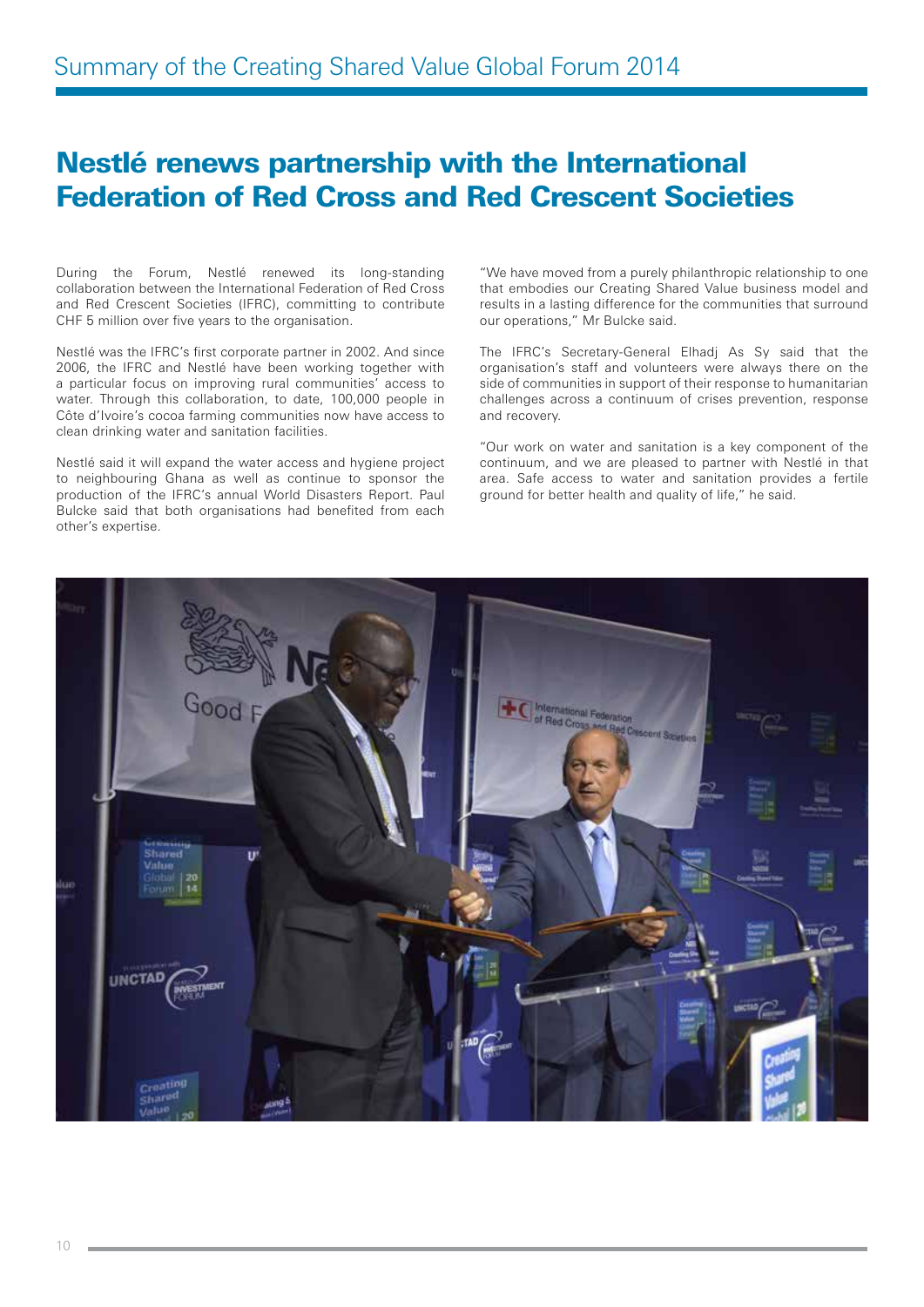#### Nestlé Creating Shared Value Prize 2014

During the Creating Shared Value Forum, Nestlé announced that Honey Care Africa, an East African fair trade honey company working with 35 000 farmers in South Sudan, was the overall winner of the Creating Shared Value Prize.

The prize, an investment of CHF 500 000, shared between the winner and runners-up, rewards innovative businesses that create value for their communities by addressing issues of nutrition, water or rural development.

Madison Ayer, of Honey Care Africa, which seeks to help farmers become commercial beekeepers, said, "The Creating Shared Value Prize is such a wonderful recognition of the hard work and passion of our team, farmers, and customers in Africa. And what is even more exciting is the opportunity to build a longterm relationship with Nestlé, as we leverage our sustainable local supply chain with Nestlé's global resources and expertise."

The two runners-up were MSABI, a Tanzanian NGO that runs one of the largest rural, water, sanitation and hygiene programmes in the country and Sanergy, a Kenyan social enterprise which collects and transforms human waste into fertilizer or energy.

![](_page_10_Picture_7.jpeg)